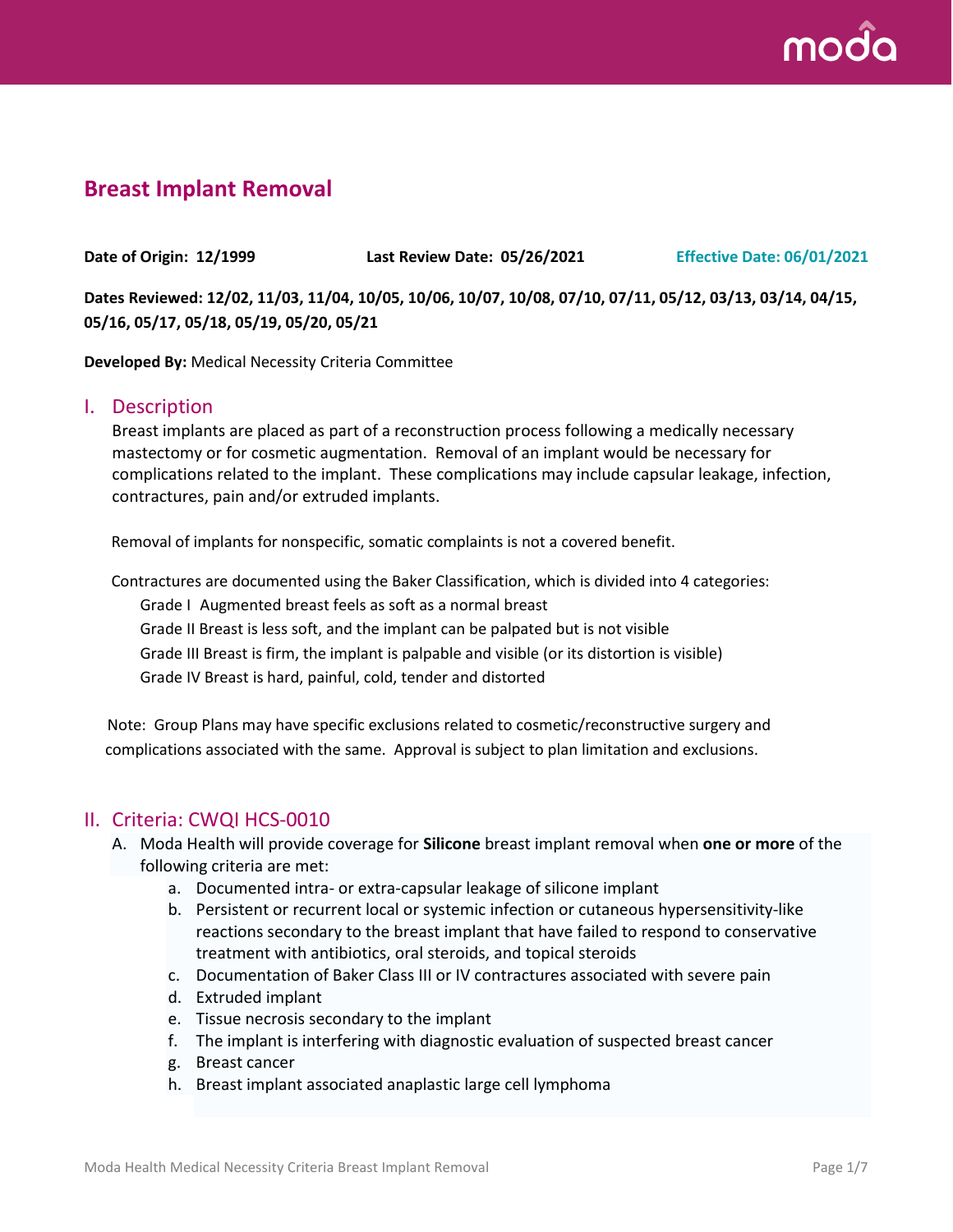- B. Moda Health will provide coverage for **Saline** breast implant removal when **one** or more of the following are met:
	- a. Documented intra- or extra-capsular leakage of saline implant and one or more of the following:
		- i. Persistent or recurrent local or systemic infection or cutaneous hypersensitivity-like reactions secondary to the breast implant that have failed to respond to conservative treatment with antibiotics, oral steroids, and topical steroids
		- ii. Documentation of Baker Class III or IV contractures associated with severe pain
		- iii. Extruded implant
		- iv. Tissue necrosis secondary to the implant
		- v. The implant is interfering with diagnostic evaluation of suspected breast cancer
		- vi. Breast cancer
		- vii. Breast implant associated anaplastic large cell lymphoma
	- b. Persistent or recurrent local or systemic infection or cutaneous hypersensitivity-like reactions secondary to the breast implant that have failed to respond to conservative treatment with antibiotics, oral steroids, and topical steroids
	- c. Documentation of Baker Class III or IV contractures associated with severe pain
	- d. Extruded implant
	- e. Tissue necrosis secondary to the implant
	- f. The implant is interfering with diagnostic evaluation of a suspected breast cancer
	- g. Breast cancer
	- h. Breast implant associated anaplastic large cell lymphoma
- C. For members whose implants were placed following a medically necessary mastectomy or lumpectomy, breast implant removal is also considered medically necessary for the following additional indications.
	- a. Documentation of ongoing pain or painful contractures related to the implant/reconstruction site for the past 6 months; or
	- b. Intra- or extra-capsular leakage of saline or silicone implants.

## III. Limitations:

- A. If breast implant removal is found to be medically necessary, the following will apply:
	- a. If the above criteria for breast implant removal are met unilaterally, Moda Health will also cover removal of the implant of the other breast if both implants are removed during the same procedure.
	- b. If removal is being done due to documented rupture, coverage of the mammary implant material is also covered (CPT 19330).
	- c. Moda Health will pay only for the medically approved procedure(s). All contract exclusions apply.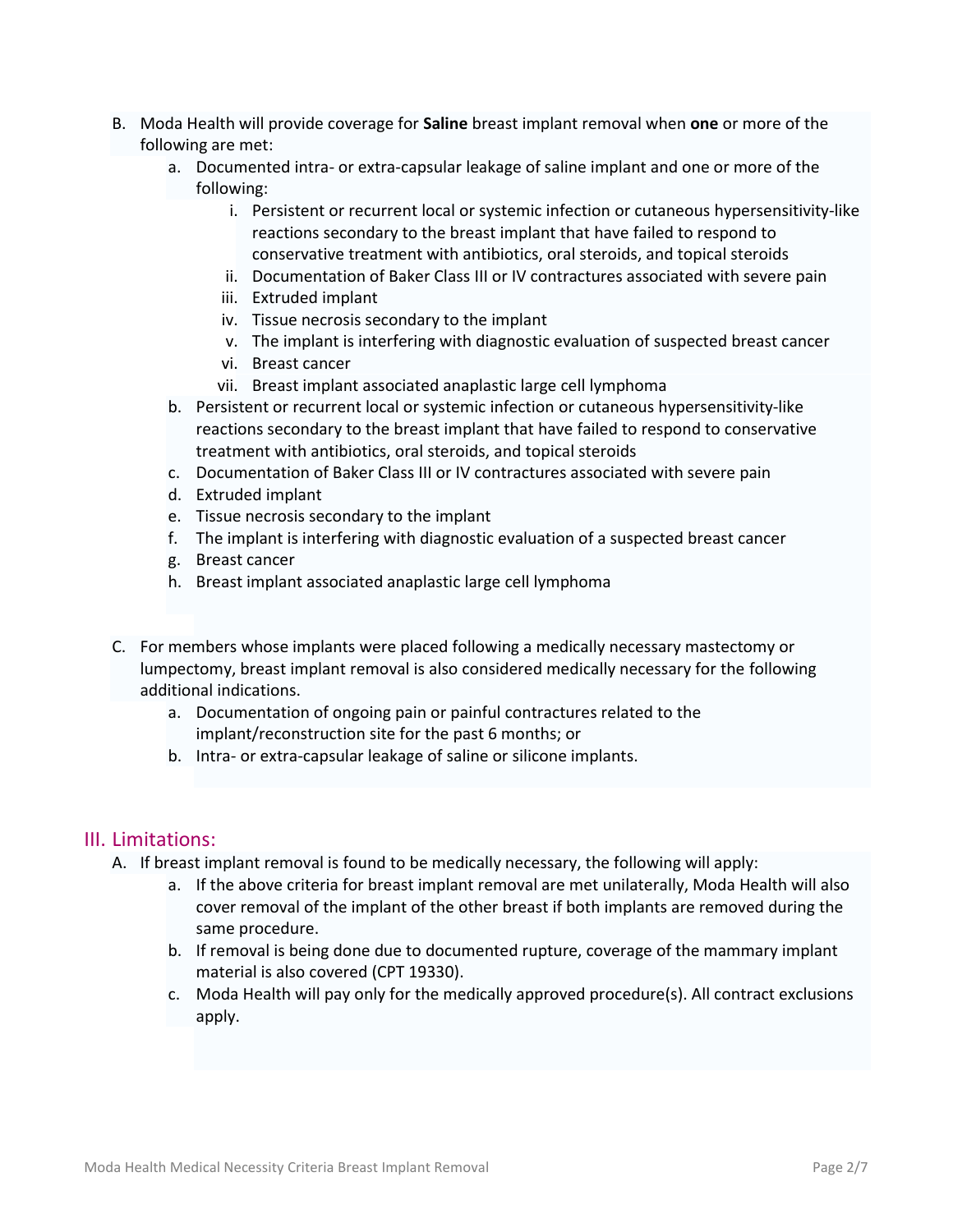## IV. Not Covered:

- A. Moda Health will not cover any of the following because they are considered not medically necessary:
	- a. Removal of any type of breast implant performed solely to treat psychological symptomology or psychosocial complaints; or
	- b. Removal of any type of breast implant performed solely to improve appearance
	- c. Removal of any type of breast implant performed solely for the possible influence of breast implants on developing or existing autoimmune disease or connective tissue disorders. Note: Current literature and associated professional organizations do not support any correlation between breast implants and autoimmune disease and connective tissue disorders.

## V. Reinsertion of Breast Implants:

- A. If the breast implants were placed for cosmetic reasons, Moda Health will NOT pay for the reinsertion of the new breast implants.
- B. If the breast implants were placed following a medically necessary mastectomy or lumpectomy, Moda Health will cover the reinsertion of breast implants.

## VI. Information Submitted with the Prior Authorization Request:

- 1. Chart notes from treating physician
- 2. Documentation of confirmation or reports from imaging studies if implant leakage is the reason for removal (i.e. MRI, mammogram, or ultrasound).

| <b>Codes</b>         | <b>Description</b>                               |
|----------------------|--------------------------------------------------|
| 19328                | Removal of intact mammary implant                |
| 19330                | Removal of mammary implant material              |
| 19371                | Periprosthetic capsulectomy, breast              |
| L8020, L8030, L8031, | Breast prosthesis                                |
| L8032, L8035, L8039  |                                                  |
| L8600                | Implantable breast prosthesis, silicone or equal |

## VII. CPT or HCPC codes covered:

### VIII. Annual Review History

| <b>Review Date</b> | <b>Revisions</b>                                                               | <b>Effective Date</b> |
|--------------------|--------------------------------------------------------------------------------|-----------------------|
| 03/2013            | Annual Review: Added table with review date, revisions, and<br>effective date. | 04/03/2013            |
| 03/2014            | Annual Review: No change                                                       | 04/03/2014            |
| 04/2015            | Annual Review: No change                                                       | 04/01/2015            |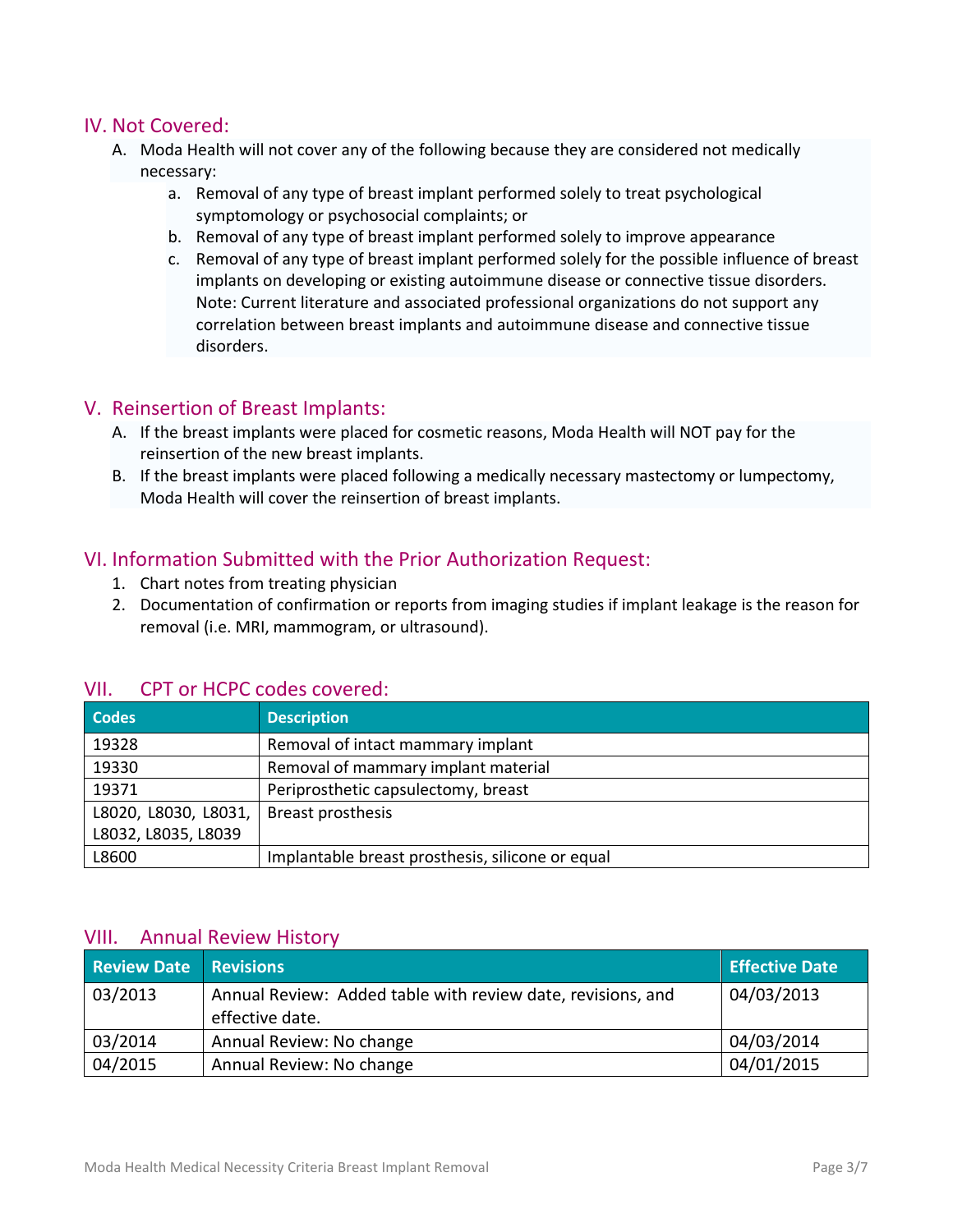| 05/2016    | Annual Review: Added separate section with Saline implant<br>removal criteria | 05/22/2016 |
|------------|-------------------------------------------------------------------------------|------------|
| 05/24/2017 |                                                                               | 05/24/2017 |
|            | Annual Review: Updated to new template, removed Medical                       |            |
|            | Director signature                                                            |            |
| 05/2018    | <b>Annual Review:</b>                                                         | 05/23/2018 |
| 05/2019    | Annual Review: Clarified the medical treatment with an indication             | 06/01/2019 |
|            | that if breast cancer is associated with anaplastic large cell                |            |
|            | lymphoma then it meets criteria                                               |            |
| 05/2020    | Annual Review: Grammar updates. No content changes                            | 06/01/2020 |
| 05/2021    | Annual Review: No content change                                              | 06/01/2021 |

# IX. References

- 1. Alfano, C, Mazzocchi, M Scuderi N. Mammary compliance: an objective measurement of capsular contracture. Aesthetic Plastic Surgery. 2004 Mar-Apr;25(2):75-9.
- 2. American Society of Plastic Surgeon (ASPS). Practice Parameter. Treatment principles of silicone breast implants. March 2005. Accessed May 19, 2017 at: Available at URL address: http://www.plasticsurgery.org/Documents/medical-professionals/health-policy/evidencepractice/TreatmentPrinciplesofSiliconeBreastImplants.pdf
- 3. American Society of Plastic Surgeons (ASPS). Breast Implants. May 21, 2012.at: Available at URL address: accessed 05/2017 [http://www.surgery.org/consumers/procedures/breast/breast](http://www.surgery.org/consumers/procedures/breast/breast-implants)[implants](http://www.surgery.org/consumers/procedures/breast/breast-implants)
- 4. American Society of Plastic Surgeons Guidelines Committee. Explanation of breast implants. 1999.
- 5. Brinton LA, Buckley LM, Dvorkina O, Lubin JH, Colton T, Murray MC, et al. Risk of connective tissue disorders among breast implant patients. Am J Epidemiol. 2004 Oct 1;160(7):619–27.
- 6. Brown, SL, Silverman, BG, Berg, WA. Rupture of silicone-gel breast implants: causes, sequelae, and diagnosis. The Lancet 1997; 350:1531-37.
- 7. Chun JK, Schulman MR. The infected breast prosthesis after mastectomy reconstruction: successful salvage of nine implants in eight consecutive patients. Plast Reconstr Surg. 2007 Sep;120(3):581-9.
- 8. Fryzek JP, Signorello LB, Hakelius L, Lipworth L, McLaughlin JK. Local complications and subsequent reporting among women with cosmetic breast implants. Plast Reconstr Surg. 2001 Jan;107(1):214–21.
- 9. Gabriel, SE, et al. Complications leading to surgery after breast implantation. N Eng J Med. 1997 Mar; 336:667-682.
- 10. Henriksen TF, Holmich LR, Fryzek JP, et al. Incidence and severity of short-term complications after breast augmentation: results from a nationwide breast implant registry. Ann Plast Surg. 2003 Dec;51(6):531-9.
- 11. Janowsky EC, Kupper LL, Hulka BS. Meta-analysis of the relation between silicone breast implants and the risk of connective tissue diseases. N Engl J Med. 2000;342(11):781-790.
- 12. [Lipworth L,](http://www.ncbi.nlm.nih.gov/pubmed?term=Lipworth%20L%5BAuthor%5D&cauthor=true&cauthor_uid=21369953) [Holmich LR,](http://www.ncbi.nlm.nih.gov/pubmed?term=Holmich%20LR%5BAuthor%5D&cauthor=true&cauthor_uid=21369953) [McLaughlin JK.](http://www.ncbi.nlm.nih.gov/pubmed?term=McLaughlin%20JK%5BAuthor%5D&cauthor=true&cauthor_uid=21369953) Silicone breast implants and connective tissue disease: no association[. Semin Immunopathol.](http://www.ncbi.nlm.nih.gov/pubmed/21369953) 2011 May;33(3):287-94. Epub 2011 Jan 10.
- 13. McIntosh SA, Horgan K. Breast cancer following augmentation mammoplasty a review of its impact on prognosis and management. J Plast Reconstr Aesthet Surg. 2007;60(10):1127-1135.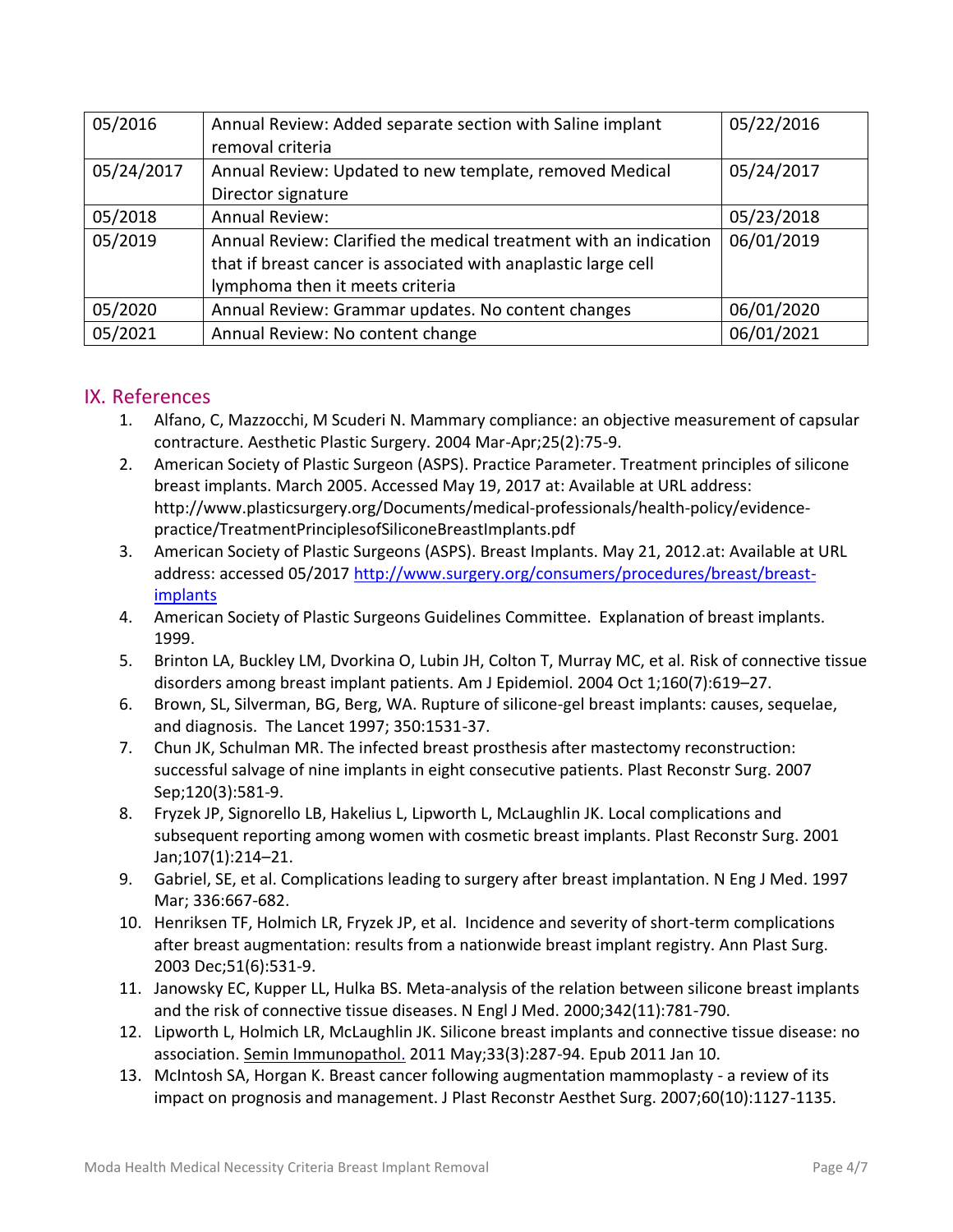- 14. McLaughlin JK, Lipworth L, Murphy DK, Walker PS. The safety of silicone gel-filled breast implants: a review of the epidemiologic evidence. Ann Plast Surg. 2007 Nov;59(5):569-80.
- 15. Sampedro MF, Patel R. Infections associated with long-term prosthetic devices. Infect Dis Clin North Am. 2007 Sep;21(3):785-819, x.
- 16. Scaranelo AM, Marques AF, Smialowski EB, Lederman HM. Evaluation of the rupture of silicone breast implants by mammography, ultrasonography and magnetic resonance imaging in asymptomatic patients: correlation with surgical findings. Sao Paulo Med J. 2004 Mar 4;122(2):41–7. Epub 2004 Jul 5.
- 17. Spears SL, Howard MA, Boehmler JH, et al. The infected or exposed breast implant: management and treatment strategies. Plastic Reconstructive Surgery. 2004 May;113(6):1634-44.
- 18. The National Guideline Clearinghouse a[t www.guideline.gov](http://www.guideline.gov/)
- 19. Tuli R, Flynn RA, Brill KL, et al. Diagnosis, treatment, and management of breast cancer in previously augmented women. Breast J. 2006;12(4):343-348.
- 20. U.S. Food and Drug Administration (FDA). Breast implant complications: potential local complications and reoperations. September 2, 2010. Accessed May 21, 2012.at: Available at URL address:

http://www.fda.gov/downloads/MedicalDevices/ProductsandMedicalProcedures/ImplantsandPr osthetics/BreastImplants/UCM259894.pdf?utm\_campaign=Google2&utm\_source=fdaSearch&ut m\_medium=website&utm\_term=breast implants complications&utm\_content=3

- 21. Centers for Medicare & Medicaid Services; Local Coverage Determination (LCD): External Breast Prostheses (L33317); Noridian Healthcare Solutions, Effective date 10/01/2015, Revision effective Date 01/01/2017; Accessed 05/19/2017
- 22. Physician Advisors

| ICD 10 code | <b>ICD 10 Code Description</b>                                          |
|-------------|-------------------------------------------------------------------------|
| C50.011     | Malignant neoplasm of nipple and areola, right female breast            |
| C50.012     | Malignant neoplasm of nipple and areola, left female breast             |
| C50.019     | Malignant neoplasm of nipple and areola, unspecified female breast      |
| C50.111     | Malignant neoplasm of central portion of right female breast            |
| C50.112     | Malignant neoplasm of central portion of left female breast             |
| C50.119     | Malignant neoplasm of central portion of unspecified female breast      |
| C50.211     | Malignant neoplasm of upper-inner quadrant of right female breast       |
| C50.212     | Malignant neoplasm of upper-inner quadrant of left female breast        |
| C50.219     | Malignant neoplasm of upper-inner quadrant of unspecified female breast |
| C50.311     | Malignant neoplasm of lower-inner quadrant of right female breast       |
| C50.312     | Malignant neoplasm of lower-inner quadrant of left female breast        |
| C50.319     | Malignant neoplasm of lower-inner quadrant of unspecified female breast |
| C50.411     | Malignant neoplasm of upper-outer quadrant of right female breast       |
| C50.412     | Malignant neoplasm of upper-outer quadrant of left female breast        |
| C50.419     | Malignant neoplasm of upper-outer quadrant of unspecified female breast |
| C50.511     | Malignant neoplasm of lower-outer quadrant of right female breast       |

# Appendix 1 – Covered Diagnosis Codes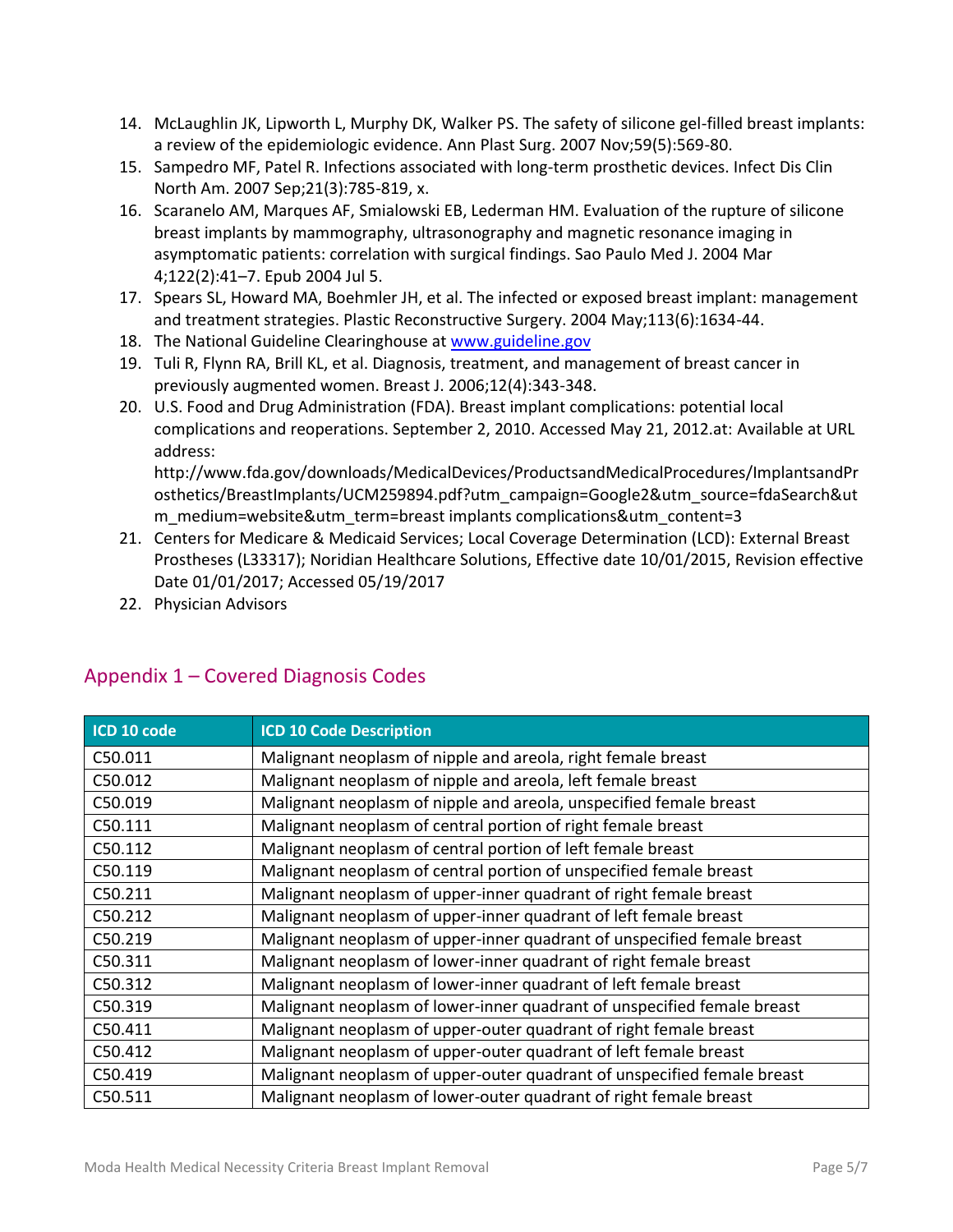| C50.512  | Malignant neoplasm of lower-outer quadrant of left female breast                  |
|----------|-----------------------------------------------------------------------------------|
| C50.519  | Malignant neoplasm of lower-outer quadrant of unspecified female breast           |
| C50.611  | Malignant neoplasm of axillary tail of right female breast                        |
| C50.612  | Malignant neoplasm of axillary tail of left female breast                         |
| C50.619  | Malignant neoplasm of axillary tail of unspecified female breast                  |
| C50.811  | Malignant neoplasm of overlapping sites of right female breast                    |
| C50.812  | Malignant neoplasm of overlapping sites of left female breast                     |
| C50.819  | Malignant neoplasm of overlapping sites of unspecified female breast              |
| C50.911  | Malignant neoplasm of unspecified site of right female breast                     |
| C50.912  | Malignant neoplasm of unspecified site of left female breast                      |
| C50.919  | Malignant neoplasm of unspecified site of unspecified female breast               |
| C50.812  | Malignant neoplasm of overlapping sites of left female breast                     |
| C50.819  | Malignant neoplasm of overlapping sites of unspecified female breast              |
| C50.911  | Malignant neoplasm of unspecified site of right female breast                     |
| C50.912  | Malignant neoplasm of unspecified site of left female breast                      |
| C50.919  | Malignant neoplasm of unspecified site of unspecified female breast               |
| D48.61   | Neoplasm of uncertain behavior of right breast                                    |
| D48.62   | Neoplasm of uncertain behavior of left breast                                     |
| N64.4    | Mastodynia                                                                        |
| N63      | Unspecified lump in breast                                                        |
| N64.51   | Induration of breast                                                              |
| N64.53   | Retraction of nipple                                                              |
| N64.59   | Other signs and symptoms in breast                                                |
|          |                                                                                   |
| N64.81   | Ptosis of breast                                                                  |
| N64.89   | Other specified disorders of breast                                               |
| N64.89   | Other specified disorders of breast                                               |
| N64.9    | Disorder of breast, unspecified                                                   |
| N65.0    | Deformity of reconstructed breast                                                 |
| N65.1    | Disproportion of reconstructed breast                                             |
| Z85.3    | Personal history of malignant neoplasm of breast                                  |
| Z80.3    | Family history of malignant neoplasm of breast                                    |
| Z90.11   | Acquired absence of right breast and nipple                                       |
| Z90.12   | Acquired absence of left breast and nipple                                        |
| Z90.13   | Acquired absence of bilateral breasts and nipples                                 |
| Z90.11   | Acquired absence of right breast and nipple                                       |
| T85.41XA | Breakdown (mechanical) of breast prosthesis and implant, initial encounter        |
| T85.42XA | Displacement of breast prosthesis and implant, initial encounter                  |
| T85.43XA | Leakage of breast prosthesis and implant, initial encounter                       |
| T85.44XA | Capsular contracture of breast implant, initial encounter                         |
| T85.49XA | Other mechanical complication of breast prosthesis and implant, initial encounter |
| T85.79XA | Infection and inflammatory reaction due to other internal prosthetic devices,     |